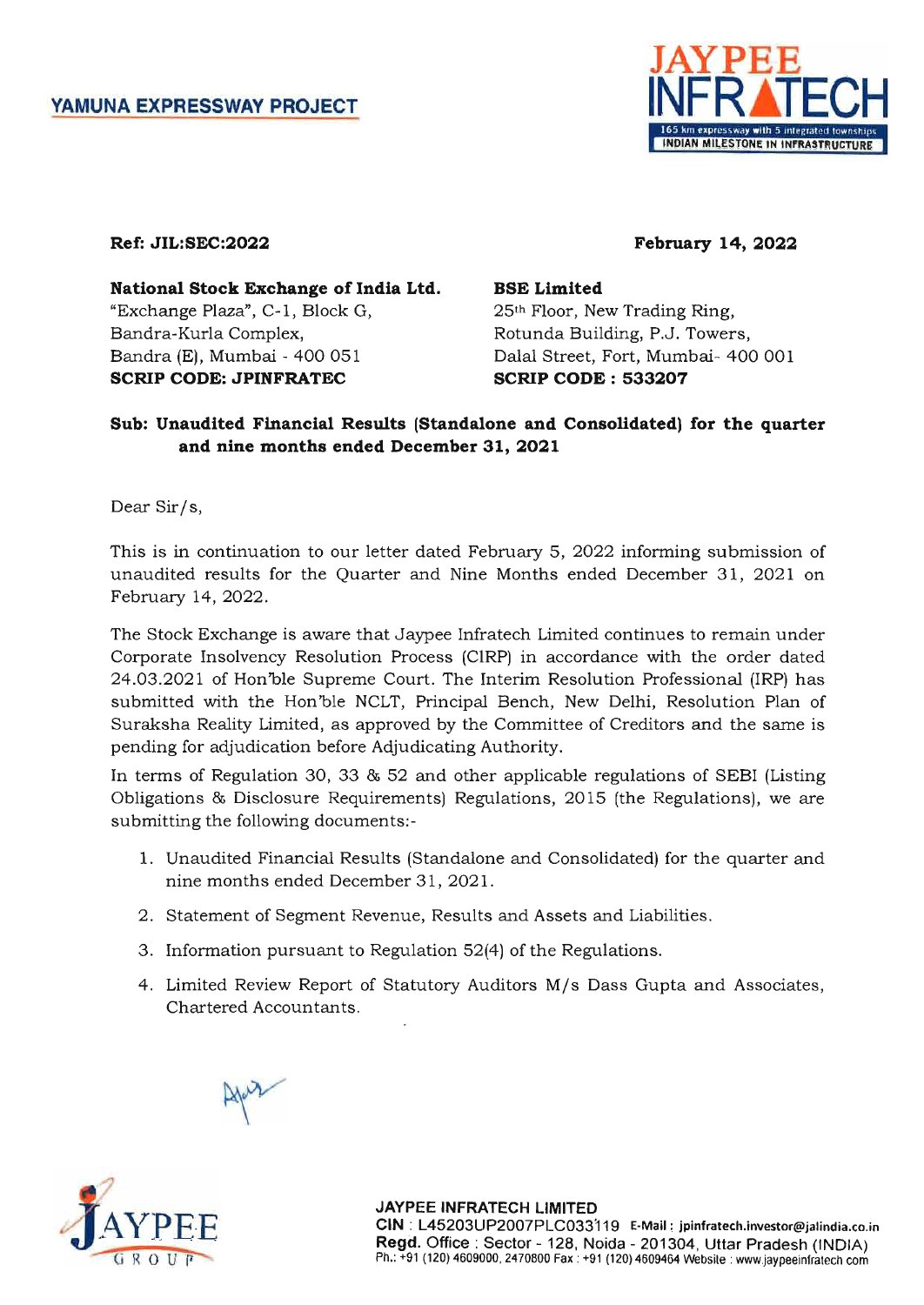The Interim Resolution Professional has approved the unaudited Standalone and Consolidated Financial results for Quarter and Nine months ended on 31st December, 2021 on 14th February, 2022 at **'.00** p.m.

In terms of the applicable provisions of SEBI (Listing Obligations and Disclosure Requirements) Regulations, 2015, the results are also being published in the newspapers and placed on Company's website www.jaypeeinfratech.com.

Kindly take the results on record.

Thanking you,

Yours faithfully, **For Jaypee Infratech Limited** 

่ ไ **Anuj**  ~ **Jain** 

**Interim Resolution Professional IP Registration no. IBBI/IPA-001/IP-P00142/2017-18/10306**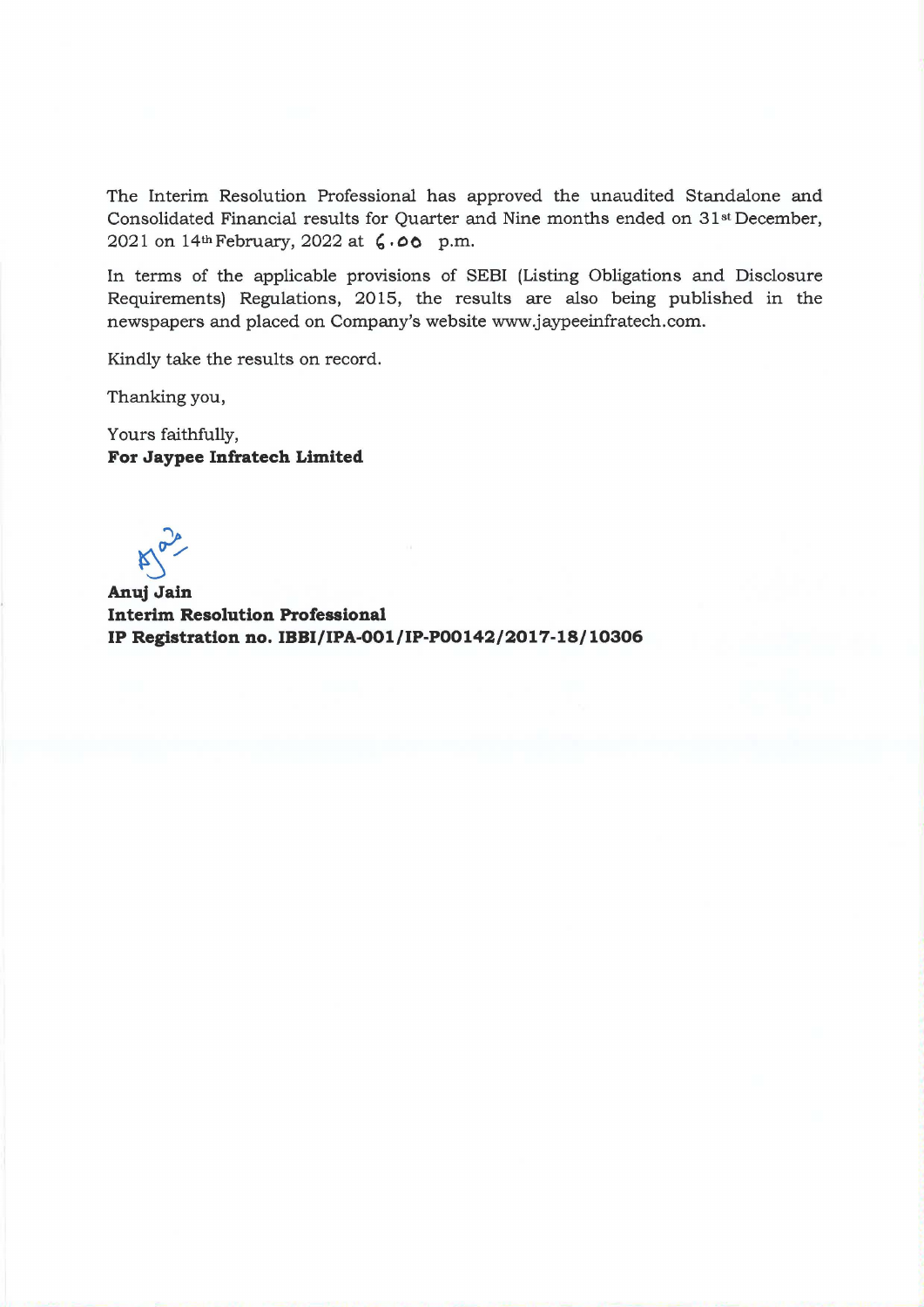### JA YPEE INFRATECH LIMITED Regd.Office: Sector -128, Noida-201304 (U.P.) CIN: L45203UP2007PLC033119 Ph: 91 (120) 4609000,2470800 Fax: 91 (120) 4609464 Email:jpinfratech.investor@jalindia.co.in Website: www.jaypeeinfratech.com

PART 1-STATEMENT OF STANDALONE AND CONSOLIDATED UNAUDITED FINANCIAL RESULTS FOR THE QUARTER AND NINE MONTHS ENDED 31ST DECEMBER, 2021

|                |                                                                                                                                      |                      |                                    | Standalone                                 |            |                  |                          | Consolidated         |                  |                          |                                       |                  |              |
|----------------|--------------------------------------------------------------------------------------------------------------------------------------|----------------------|------------------------------------|--------------------------------------------|------------|------------------|--------------------------|----------------------|------------------|--------------------------|---------------------------------------|------------------|--------------|
|                |                                                                                                                                      | <b>Quarter Ended</b> |                                    | <b>Nine Months Ended</b>                   |            | Year Ended       |                          | <b>Quarter Ended</b> |                  | <b>Nine Months Ended</b> |                                       |                  |              |
| S.No.          | Particulars                                                                                                                          | 31.12.2021           | 30.09.2021                         | 31.12.2020                                 | 31.12.2021 | 31.12.2020       | 31.03.2021               | 31.12.2021           | 30.09.2021       | 31.12.2020               | 31.12.2021                            | 31.12.2020       | 31.03.2021   |
|                |                                                                                                                                      | <b>Unaudited</b>     | Unaudited                          | Unaudited                                  | Unaudited  | <b>Unaudited</b> | Audited                  | <b>Unaudited</b>     | <b>Unaudited</b> | <b>Unaudited</b>         | <b>Unaudited</b>                      | <b>Unaudited</b> | Audited      |
| -1             | Income:<br>(a) Revenue from operations                                                                                               | 21,171               | 17,742                             | 18,896                                     | 53,857     | 42,298           | 61,227                   | 29,231               | 24,679           | 24,823                   | 76,085                                | 55,300           | 79,759       |
|                | (b) Other Income                                                                                                                     | 226                  | 515                                | 85                                         | 912        | 169              | 356                      | 245                  | 532              | -34                      | 955                                   | 374              | 659          |
|                | Total Income                                                                                                                         | 21,397               | 18,257                             | 18,981                                     | 54,769     | 42,467           | 61,583                   | 29,476               | 25,211           | 24,857                   | 77,040                                | 55,674           | 80,418       |
| 2.             | <b>Expenses</b>                                                                                                                      |                      |                                    |                                            |            |                  |                          |                      |                  |                          |                                       |                  |              |
|                | (a) Cost of Sales                                                                                                                    | 9,766                | 8,667                              | 7,621                                      | 25,255     | 18,906           | 26,838                   | 11,433               | 10,557           | 8,945                    | 30,487                                | 21,919           | 31,122       |
|                | (b) Employee Benefits Expense                                                                                                        | 838                  | 800                                | 758                                        | 2,385      | 2,216            | 3,074                    | 2,018                | 2,030            | 1,720                    | 5,899                                 | 5,122            | 7,005        |
|                | (c) Finance Costs                                                                                                                    | 60,617               | 58,454                             | 52,291                                     | 1,74,814   | 1,51,185         | 2,04,375                 | 62,936               | 60,756           | 54,398                   | 1,81,692                              | 1,57,349         | 2,12,868     |
|                | (d) Depreciation and Amortisation Expense                                                                                            | 1,603                | 1,315                              | 1,579                                      | 4,078      | 3,349            | 4,860                    | 2,431                | 2,134            | 2,414                    | 6,623                                 | 5,960            | 8,356        |
|                | (e) Other Expenses                                                                                                                   | 926                  | 7,853                              | 1,509                                      | 10,523     | 4,524            | 49,286                   | 4,661                | 11,121           | 4,594                    | 20,671                                | 12,481           | 17,406       |
|                | Total Expenses (a:e)                                                                                                                 | 73,750               | 77,089                             | 63,758                                     | 2,17,055   | 1,80,180         | 2,88,433                 | 83,479               | 86,598           | 72,071                   | 2,45,372                              | 2,02,831         | 2,76,757     |
|                | 3. Profit/(Loss) before Exceptional Items and Tax (1-2)                                                                              | (52, 353)            | (58, 832)                          | (44, 777)                                  | (1,62,286) | (1, 37, 713)     | (2, 26, 850)             | (54,003)             | (61, 387)        | (47, 214)                | (1,68,332)                            | (1, 47, 157)     | (1,96,339)   |
|                | 4 Exceptional Items (net)                                                                                                            | $\blacksquare$       | $\overline{\phantom{a}}$           | $\sim$                                     | $\sim$     |                  | $\overline{\phantom{a}}$ | $\sim$               |                  | $\overline{\phantom{a}}$ |                                       |                  |              |
|                | 5. $ Profit  (Loss) before tax (3+-4)$                                                                                               | (52, 353)            | (58, 832)                          | (44, 777)                                  | (1,62,286) | (1, 37, 713)     | (2, 26, 850)             | (54,003)             | (61, 387)        | (47, 214)                | (1,68,332)                            | (1, 47, 157)     | (1,96,339)   |
| 6 <sup>1</sup> | Tax Expenses                                                                                                                         |                      |                                    |                                            |            |                  |                          |                      |                  |                          |                                       |                  |              |
|                | (a) Current Tax for earlier period                                                                                                   |                      |                                    |                                            |            |                  | $\sim$                   |                      | $\blacksquare$   |                          |                                       | $\sim$           |              |
|                | (b) Deferred Tax<br><b>Total Tax Expenses</b>                                                                                        |                      | $\sim$<br>$\overline{\phantom{a}}$ | $\blacksquare$<br>$\overline{\phantom{a}}$ |            |                  | $\sim$                   | $\sim$<br>$\sim$     |                  |                          |                                       |                  |              |
|                | Net movement in regulatory deferral account balances<br>related to profit or loss and the related deferred tax<br><b>Imovement</b>   |                      | $\overline{\phantom{a}}$           | $\overline{\phantom{a}}$                   |            |                  |                          |                      |                  |                          |                                       |                  |              |
| 8              | Net Profit/(Loss) after tax for the period from<br>continuing operations                                                             | (52, 353)            | (58, 832)                          | (44, 777)                                  | (1,62,286) | (1, 37, 713)     | (2, 26, 850)             | (54,003)             | (61, 387)        | (47, 214)                | (1,68,332)                            | (1, 47, 157)     | (1,96,339)   |
|                | 9 Profit/(loss) from Discontinued Operations before Tax                                                                              |                      |                                    |                                            |            |                  |                          |                      |                  |                          |                                       |                  |              |
|                | 10 Tax Expense of Discontinued Operations                                                                                            |                      | $\blacksquare$                     | $\blacksquare$                             |            |                  |                          | $\bullet$            |                  |                          | $\blacksquare$                        |                  |              |
|                | 11 Net Profit/(Loss) from Discontinued Operations after<br>Tax (9-10)                                                                |                      | $\blacksquare$                     | $\sim$                                     |            |                  |                          | $\blacksquare$       |                  |                          | $\sim$                                |                  |              |
|                | 12   Total Profit / (Loss) for the period<br>13 Other Comprehensive Income Net of Taxes                                              | (52, 353)            | (58, 832)                          | (44, 777)                                  | (1,62,286) | (1, 37, 713)     | (2, 26, 850)             | (54,003)             | (61, 387)        | (47, 214)                | (1,68,332)                            | (1, 47, 157)     | (1, 96, 339) |
|                | a (i) Items that will not be reclassified to Profit and Loss                                                                         | (1)                  | (1)                                |                                            | (3)        | (3)              |                          | 13                   | (5)              | (21)                     | 21                                    | (3)              | 27           |
|                | (ii) Income Tax relating to items that will not be<br>reclassified to Profit or Loss                                                 |                      |                                    |                                            |            |                  |                          |                      |                  |                          |                                       |                  |              |
|                | b (i) Items that will be reclassified to Profit and Loss                                                                             |                      |                                    | $\sim$                                     |            |                  |                          |                      |                  |                          |                                       |                  |              |
|                | (ii) Income tax relating to items that will be reclassified<br>to Profit or Loss                                                     |                      |                                    |                                            |            |                  |                          | $\sim$               |                  |                          |                                       |                  |              |
|                | Total Other Comprehensive Income/(Loss) for the<br>period                                                                            | (1)                  | (1)                                | (1)                                        | (3)        | (3)              | (4)                      | 13                   | (5)              |                          | INITIALED FOR IDENTIFICATION          | (3)              | 27           |
|                | 14   Total Comprehensive Income for the period (12+13)<br>(Comprising Profit/(Loss) and Other Comprehensive<br>Income for the period | (52, 354)            | (58, 833)                          | (44, 778)                                  | (1,62,289) | (1,37,716)       | (2, 26, 854)             | (53,990)             | (61, 392)        | PURPOSE BY<br>(47,235)   | (1,68,311)<br>DASS GUPTA & ASSOCIATES | (1, 47, 160)     | (1, 96, 312) |
|                |                                                                                                                                      | $X^{\delta'}$        |                                    |                                            |            |                  |                          |                      |                  |                          | <b>DELHT</b>                          |                  |              |

### $($ ₹ in lacs except shares & EPS)

 $\mathcal{A}$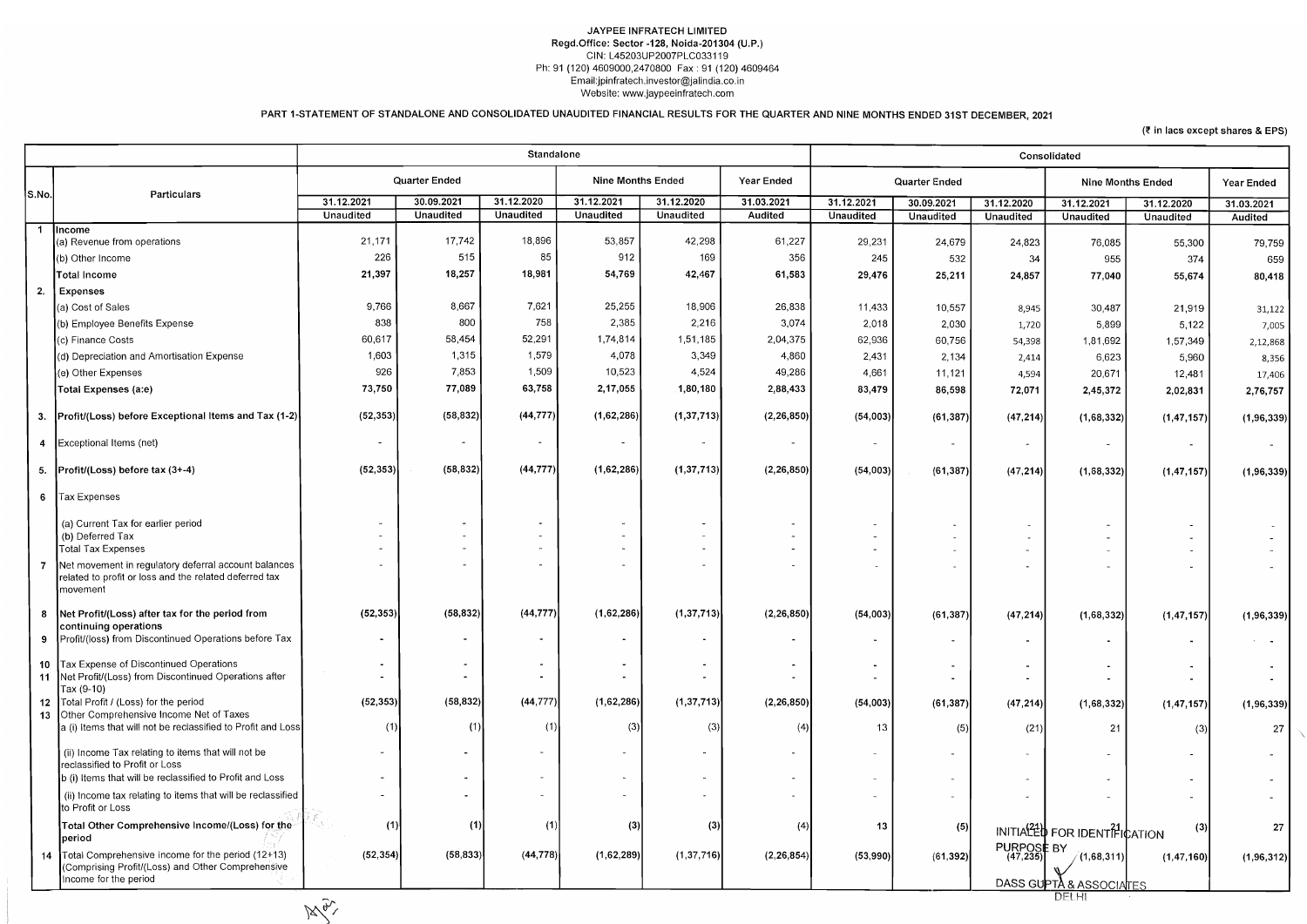# Reporting of Segment wise Revenue, Results and Capital Employed

DASS GUPTA & ASSOCIATES DELHI

|       |                                                                                              | <b>Standalone</b>    |            |                          |            |                   |               | Consolidated |            |                          |            |                   |            |
|-------|----------------------------------------------------------------------------------------------|----------------------|------------|--------------------------|------------|-------------------|---------------|--------------|------------|--------------------------|------------|-------------------|------------|
|       |                                                                                              | <b>Quarter Ended</b> |            | <b>Nine Months Ended</b> |            | <b>Year Ended</b> | Quarter Ended |              |            | <b>Nine Months Ended</b> |            | <b>Year Ended</b> |            |
| S.No. | Particulars                                                                                  | 31.12.2021           | 30.09.2021 | 31.12.2020               | 31.12.2021 | 31.12.2020        | 31.03.2021    | 31.12.2021   | 30.09.2021 | 31.12.2020               | 31.12.2021 | 31.12.2020        | 31.03.2021 |
|       |                                                                                              | Unaudited            | Unaudited  | Unaudited                | Unaudited  | Unaudited         | Audited       | Unaudited    | Unaudited  | <b>Unaudited</b>         | Unaudited  | Unaudited         | Audited    |
|       | 15 Paid-up Equity Share Capital (Face Value of<br> ₹ 10/- each )                             | 1,38,893             | 1,38,893   | 1,38,893                 | 1,38,893   | 1,38,893          | 1,38,893      | 1,38,893     | 1,38,893   | 1,38,893                 | 1,38,893   | 1,38,893          | 1,38,893   |
|       | 16 Other Equity (excluding Revaluation Reserves)                                             |                      |            |                          |            |                   | (4,62,872)    |              |            |                          |            |                   | (4,78,690) |
|       | 17 (i) Earnings Per Share (before Extraordinary items) (of<br>₹ 10/- each) (not annualised): |                      |            |                          |            |                   |               |              |            |                          |            |                   |            |
|       | - Basic (In $\bar{z}$ )                                                                      | (3.77)               | (4.24)     | (3.22)                   | (11.68)    | (9.92)            | (16.33)       | (3.89)       | (4.42)     | (3.40)                   | (12.12)    | (10.59)           | (14.14)    |
|       | - Diluted (In $\bar{z}$ )                                                                    | (3.77)               | (4.24)     | (3.22)                   | (11.68)    | (9.92)            | (16.33)       | (3.89)       | (4.42)     | (3.40)                   | (12.12)    | (10.59)           | (14.14)    |
|       | (ii) Earnings Per Share (after extraordinary items) (of ₹<br>10/- each) (not annualised):    |                      |            |                          |            |                   |               |              |            |                          |            |                   |            |
|       | - Basic (In $\overline{z}$ )                                                                 | (3.77)               | (4.24)     | (3.22)                   | (11.68)    | (9.92)            | (16.33)       | (3.89)       | (4.42)     | (3.40)                   | (12.12)    | (10.59)           | (14.14)    |
|       | - Diluted (In $\bar{z}$ )                                                                    | (3.77)               | (4.24)     | (3.22)                   | (11.68)    | (9.92)            | (16.33)       | (3.89)       | (4.42)     | (3.40)                   | (12.12)    | (10.59)           | (14.14)    |
|       |                                                                                              |                      |            |                          |            |                   |               |              |            |                          |            |                   |            |

|       |                                                      |                  |                      |                  |                                          |                  | ₹ in lacs      |
|-------|------------------------------------------------------|------------------|----------------------|------------------|------------------------------------------|------------------|----------------|
|       |                                                      |                  |                      | Consolidated     |                                          |                  |                |
|       |                                                      |                  | <b>Quarter Ended</b> |                  | <b>Nine Months Ended</b>                 | Year Ended       |                |
| S.No. | <b>Particulars</b>                                   | 31.12.2021       | 30.09.2021           | 31.12.2020       | 31.12.2021                               | 31.12.2020       | 31.03.2021     |
|       |                                                      | <b>Unaudited</b> | <b>Unaudited</b>     | <b>Unaudited</b> | Unaudited                                | <b>Unaudited</b> | <b>Audited</b> |
| 1     | Segment Revenue (net sales/ income from each         |                  |                      |                  |                                          |                  |                |
|       | segment)                                             |                  |                      |                  |                                          |                  |                |
| (a)   | Yamuna Expressway Project                            | 21,397           | 18,257               | 18,981           | 54,769                                   | 42,467           | 61,583         |
| (b)   | Healthcare                                           | 8,079            | 6,954                | 5,876            | 22,271                                   | 13,207           | 18,835         |
| (c)   | Unallocated                                          |                  |                      |                  |                                          |                  |                |
|       | Total                                                | 29,476           | 25,211               | 24,857           | 77,040                                   | 55,674           | 80,418         |
|       | Less : Inter Segment Revenue                         |                  |                      |                  |                                          |                  |                |
|       | Net Sales/ Income from Operations                    | 29,476           | 25,211               | 24,857           | 77,040                                   | 55,674           | 80,418         |
| 2     | Segment Results Profit (+) (Loss) (-) before tax and |                  |                      |                  |                                          |                  |                |
|       | interest from each segment                           |                  |                      |                  |                                          |                  |                |
| (a)   | Yamuna Expressway Project                            | 8,264            | (378)                | 7,514            | 12,528                                   | 13,472           | 20,274         |
| (b)   | Healthcare                                           | 669              | (253)                | (330)            | 832                                      | (3,280)          | (3,745)        |
| (c)   | Unallocated                                          |                  |                      |                  |                                          |                  |                |
|       | Total                                                | 8,933            | (631)                | 7,184            | 13,360                                   | 10,192           | 16,529         |
|       | $-ess:$                                              |                  |                      |                  |                                          |                  |                |
| (i)   | <b>Finance Costs</b>                                 | 62,936           | 60,756               | 54,398           | 1,81,692                                 | 1,57,349         | 2,12,868       |
| (ii)  | Other Unallocated expenditure net off Unallocated    |                  |                      |                  |                                          |                  |                |
|       | Income                                               |                  |                      |                  |                                          |                  |                |
|       | Total Profit/(Loss) before Tax                       | (54,003)         | (61, 387)            | (47, 214)        | (1,68,332)                               | (1, 47, 157)     | (1,96,339)     |
|       |                                                      |                  |                      |                  |                                          |                  |                |
| 3     | <b>Segment Assets</b>                                |                  |                      |                  |                                          |                  |                |
| (a)   | Yamuna Expressway Project                            | 23, 14, 156      | 23,03,284            | 22,82,692        | 23, 14, 156                              | 22,82,692        | 22,99,163      |
| (b)   | Healthcare                                           | 83,795           | 83,966               | 85,174           | 83,795                                   | 85,174           | 85,174         |
|       | <b>Total Segment Assets</b>                          | 23,97,951        | 23,87,250            | 23,67,866        | 23,97,951                                | 23,67,866        | 23,84,337      |
| (c)   | <b>Unallocated Assets</b>                            | 32,766           | 32,011               | 31,474           | 32,766                                   | 31,474           | 31,615         |
|       | <b>Net Segment Assets</b>                            | 24,30,717        | 24, 19, 261          | 23,99,340        | 24,30,717                                | 23,99,340        | 24, 15, 952    |
|       |                                                      |                  |                      |                  |                                          |                  |                |
| 4     | <b>Segment Liabilities</b>                           |                  |                      |                  |                                          |                  |                |
| (a)   | Yamuna Expressway Project                            | 28,33,430        | 27,69,711            | 25,92,381        | 28,33,430                                | 25,92,381        | 26,55,469      |
| (b)   | Healthcare                                           | 1,05,385         | 1,03,668             | 1,00,368         | 1,05,385                                 | 1,00,368         | 1,00,280       |
|       | <b>Total Segment Liabilities</b>                     | 29,38,815        | 28,73,379            | 26,92,749        | 29,38,815                                | 26,92,749        | 27,55,749      |
| (c)   | Unallocated Liabilities                              |                  |                      |                  |                                          |                  |                |
|       | <b>Net Segment Liabilities</b>                       | 29,38,815        | 28,73,379            | 26,92,749        | 29,38,815<br>MITIALED COD IDENTIFICATION | 26,92,749        | 27,55,749      |



NIIIALED FOR IDENTIFICATION PURPOSE BY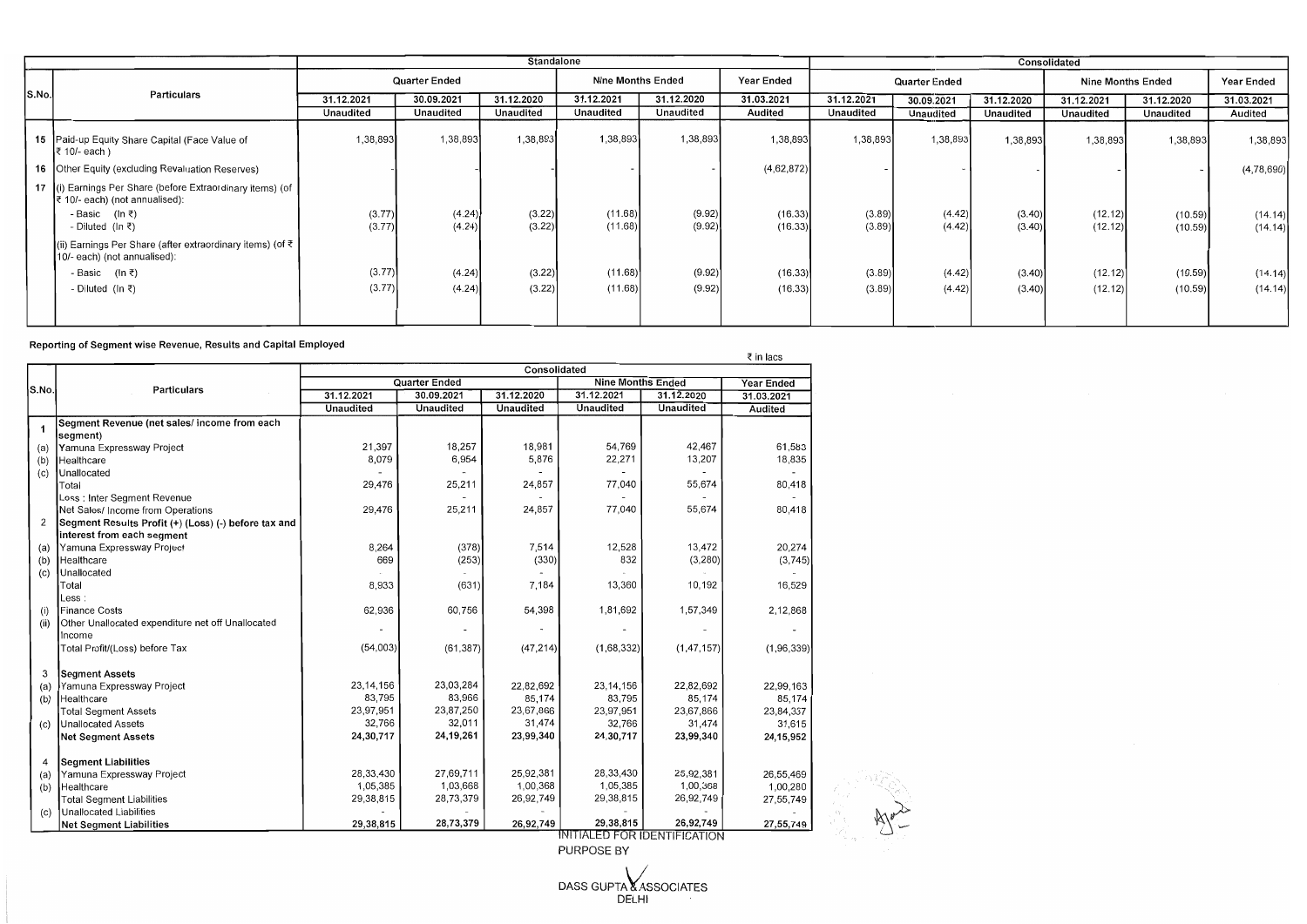#### **Notes:**

- 1 The Standalone Results of the Company comprise of only one segment i.e. Yamuna Expressway Project, an integrated and indivisible project which inter-alia includes construction, operation and maintenance of Yamuna Expressway and rights for land development of 25 million sq. mtrs. along the expressway.
- 2 The Company, has been undergoing Corporate Insolvency Resolution Process ("CIRP") since 09.08.2017 in terms of the provisions of the Insolvency & Bankruptcy Code, 2016 ("IBC") vide order dated 09.08.2017 and 14.08.2018 passed by the Hon'ble National Company Law Tribunal ("NCLT") Allahabad read with order dated 09.08.2018 passed by the Hon'ble Supreme Court of India in Writ Petition (Civil) No. 744/2017 and order dated 06.11.2019 passed by the Hon'ble Supreme Court of India in the matter of Jaiprakash Associates Ltd. & Anr. Vs. IDBI Bank Ltd. & Anr. (Civil Appeal bearing Diary No 27229 of 2019 and Civil Appeal No 6486 of 2019).

The Hon'ble Supreme Court in the Civil Appeal Diary No(s). 14741/2020 between Jaypee Kensington Boulevard Apartments Welfare Association & Ors. Vs NBCC (India) Ltd & Ors. vide its order dated 06.08.2020 transferred all the pending appeals/cases with NCLAT to itself and directed the IRP to continue to manage the affairs of the Company. Further, the Hon'ble Supreme Court vide its judgement dated 24 March 2021 has directed the Interim Resolution Professional (IRP) to complete the CIRP within the extended time of 45 days from the date of this judgment by inviting modified/fresh resolution plans from Suraksha Realty Limited along with Lakshdeep Investments and Finance Private Limited ("Suraksha Group") and NBCC only, giving them time to submit the same within 2 weeks from the date of this judgment. It is made clear that the IRP shall not entertain any expression of interest by any other person nor shall be required to issue any new information memorandum.

Accordingly, The IRP invited fresh/ modified Resolution Plan from NBCC and Suraksha Group. Consequently, both applicants have submitted their bids on 07.04.2021. Upon discussion of said resolution plan in CoC from time to time, both applicants have revised their bids. Subsequently, the CoC approved the Final Resolution Plan submitted by Suraksha Group dated June 7, 2021 (read with its addendum) on June 23, 2021 and has been submitted to the Hon'ble NCLT principal bench Delhi on 07.07.2021. Objections were filed by ICICI bank Yamuna Expressway Industrial Development Authority, Jaiprakash Associates Limited and others against the approved Resolution Plan of Suraksha group with Hon'ble NCLT Principal bench Delhi. At present, the Matter is pending before Hon'ble NCLT Principal Bench Delhi for adjudication. Next date of hearing is 14.02.2022.

Matter was later taken up by Hon'ble NCLT, Allahabad Bench. JHCL & Yes Bank have filed their Written Submissions and arguments at length of both the Parties have been heard on multiple dates. Matter is now reserved for Orders.

- 5 The total income from operations is inclusive of revenue from land for development aggregating to ₹ 2040.82 Lakh and ₹ 4126.73 Lakh for the quarter and nine month ended 31.12.2021 respectively.
- 6 CBRE South Asia Private Limited has carried out an assessment for cost to complete (comprising of civil cost, consent and approval cost, Internal Infrastructure Development Cost, Architect Fee and contingencies) vide report dated 18.07.2019 for the real estate projects being developed by the Company at its land parcel 1 i.e. Noida and Land parcel 3 i.e. Mirzapur. The balance cost to complete as on 31.12.2021 is based upon the said assessment as reduced by the actual work done upto 31.12.2021.
- 7 Dun and Bradstreet Information Services Pvt Ltd has undertaken traffic study in respect of 165 KM of Yamuna Expressway from Greater Noida to Agra vide report dated 04.06.2019. The projected revenue of toll as estimated by independent consultant has been adjusted for the F.Y 2021 22 to reflect changes in the estimates on account of COVID-19 pandemic.
- 8 As the power of Board of Directors have been suspended, the above result have not been approved by the Board of Directors. However, the same have been reviewed and signed by IRP of the Company Shri Anuj Jain on February 14, 2022 for filing with the stock exchange. Presently the company does not have any CFO ( resigned on 31.07.2020) or CEO.
- 9 The Company has disclosed outstanding loans and interest in financial results as per balances appearing in its Books of Accounts as per agreements with respective banks/financial institutions. Finance Cost is inclusive of Interest on debt aggregating to ₹ 60557.44 Lakh and ₹

The IRP is currently managing the operations of the Company and accordingly, the financial results have been prepared on going concern basis.

- 3 As per Hon'ble Supreme Court order dated 24.03.2021, the sum of ₹750 crores which was deposited by Jaiprakash Associates Ltd.(JAL) pursuant to the orders passed by it, in the case of Chitra Sharma, and accrued interest thereupon, stood transferred to NCLT and will be subjected to reconciliation of accounts between JAL and company which will be taken up under the supervision of NCLT by independent accounting expert and NCLT shall pass appropriate orders in the manner that, if any amount is found receivable by JIL/homebuyers of JIL, the same shall be made over to JIL from out of the said amount of *V50* crores and accrued interest; and remainder thereof shall be returned to JAL in an appropriate account. The Hon'ble NCLT vide order dated 31.03.2021 appointed Grant Thornton Bharat LLP (GT) as the independent accounting expert for carrying out the reconciliation. GT has submitted its final report in sealed cover envelope and the application for submission of report is filed before Adjudicating Authority on 14.08.2021. At present, the Matter is pending before Hon'ble NCLT Principal Bench Delhi.
- 4 Yes Bank Limited, lender to Jaypee Healthcare Limited (JHCL) had issued a "Loan Recall Notice" to JHCL, subsidiary of the Company vide letter dated 08th November 2019. Subsequently Yes Bank Limited filed an application under section 7 of Insolvency & Bankruptcy Code, 2016 to Hon'ble National Company Law Tribunal ("NCLT"), Allahabad Bench. Hon'ble NCLT, Allahabad Bench directed JHCL to file its Written Statement and accordingly time was requested by JHCL for filing the same. However, Hon'ble NCLT, Allahabad Bench vide its order dated 11th October 2021 denied further time to JHCL. JHCL filed an Appeal against this Order before Hon'ble National Company Law Appellate Tribunal ("NCLAT"), New Delhi on 22nd October 2021 which was listed on 29.10.2021 & the same has been allowed. JHCL has been directed to file its reply before Hon'ble NCLT, Allahabad Bench by 10th November'2021.

- 10 The Company reviewed the deferred tax assets/ liabilities on temporary differences between the tax base of assets and liabilities and their carrying amounts for financial reporting purpose at reporting date. However, since the Company was under CIRP, there is virtual uncertainty of taxable profits in near future and availability of deferred tax assets to be set off. Accordingly, the deferred tax (net assets) for the reporting period i.e. April 1,2021 to December 31,2021 have not been considered.
- 11 The privately placed listed Non Convertible Debentures aggregating to ₹ 21195 Lakh as on 31st December 2021 are secured by way of exclusive charge /mortgage on 124.73 acres of land situated at Land parcel 4 i.e. Tappal, Dist. Aligarh, Uttar Pradesh.
- 12 Hon'ble Supreme Court of India vide its order dated 26.02.2020 & 18.08.2020 provides for release of mortgage over 758.37 acres of land owned by the company which was earlier given as security to secure credit facilities availed by Jaiprakash Associates Limited. Out of the same Deed of Release has been executed for 334.18 acres of land and No Objection Certificate is received for 424.19 acres for which process of execution of Release Deed is in progress.
- 3. The outbreak of corona virus (COVID-19) pandemic globally and in India is causing significant disturbance and slowdown of economic activity Due to the lockdown announced by the B<del>&GD Teen</del> ith  $\epsilon$  operations were suspended/slowed down for some part of the nine months ended December 31, 2021 aRUBR@S#naw financial results for the nine month ended December 31, 2021 have been adversely impacted and are therefore not comparable with those for the previous periods.The operations and economic activities have gradually resumed with requisite precautions. <sup>JASS</sup> GUPTA & ASSOCIATES

DELHI

174616.04 Lakh for the quarter and nine month ended 31.12.2021 respectively, which shall be restated on implementation of the Resolution Plan by the Successful Resolution Applicant.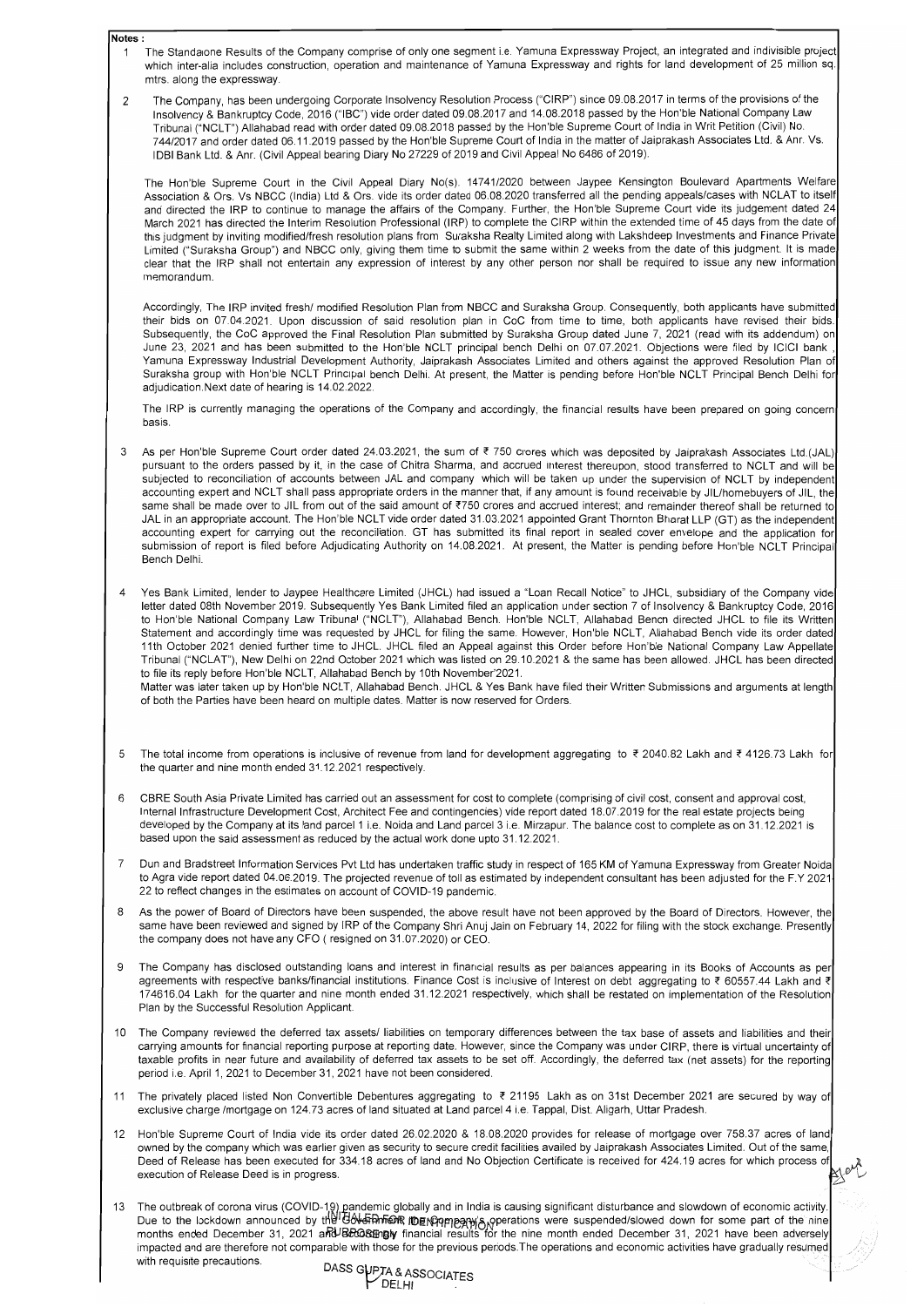| 14          | Additional disclosures as required under Regulation 52(4) as per Securities and Exchange Board of India (Listing Obligations And Disclosure Requirements) Requlations.2015 |                                    |                             |                             |                |                                                  |                          |  |  |
|-------------|----------------------------------------------------------------------------------------------------------------------------------------------------------------------------|------------------------------------|-----------------------------|-----------------------------|----------------|--------------------------------------------------|--------------------------|--|--|
|             | <b>Particulars</b>                                                                                                                                                         | <b>Quarter ended</b><br>31.12.2021 | Quarter ended<br>30.09.2021 | Quarter ended<br>31.12.2020 | Nine Months    | Nine Months<br>ended 31.12.2021 ended 31.12.2020 | Year ended<br>31.03.2021 |  |  |
| a           | Debt Equity Ratio (Total debt including cureent maturities of long term borrowings<br>and interest accured / Equity)                                                       | (3.66)                             | (3.97)                      | (6.62)                      | (3.66)         | (6.62)                                           | (4.96)                   |  |  |
| b           | Debt Service coverage ratio (EBIDTA / (Interest & Principal amount due duirng<br>the period))                                                                              | 0.13                               | 0.01                        | 0.15                        | 0.08           | 0.09                                             | (0.07)                   |  |  |
| c           | Interest Service Coverage Ratio (EBIDTA / Interest)                                                                                                                        | 0.16                               | 0.02                        | 0.17                        | 0.10           | 0.11                                             | (0.09)                   |  |  |
| d           | Debenture Redemption Reserve (in Rs. Lakhs)                                                                                                                                | 3,353                              | 3,353                       | 3.353                       | 3,353          | 3.353                                            | 3,353                    |  |  |
| e           | Net Worth (in Rs. Lakhs) As per section 2(57) of Companies Act, 2013                                                                                                       | (4,86,267)                         | (4, 33, 913)                | (2.34, 840)                 | (4,86,267)     | (2, 34, 840)                                     | (3,23,978)               |  |  |
| $\mathsf f$ | Net profit / (Loss) after tax (in Rs. Lakhs)                                                                                                                               | (52, 353)                          | (58, 832)                   | (44, 777)                   | (1,62,286)     | (1, 37, 713)                                     | (2, 26, 850)             |  |  |
| g           | Earnings per share (in Rs.)                                                                                                                                                | (3.77)                             | (4.24)                      | (3.22)                      | (11.68)        | (9.92)                                           | (16.33)                  |  |  |
| h           | Current Ratio (Current Assest / Current Liabilities)                                                                                                                       | 0.60                               | 0.61                        | 0.67                        | 0.60           | 0.67                                             | 0.66                     |  |  |
|             | Long term Debt to Working Capital (Non Current Borrowing including current<br>maturities of long term borrowings / working Capital (Current asset-current<br>liabilities)) | (0.92)                             | (1.00)                      | (1.32)                      | (0.92)         | (1.32)                                           | (1.21)                   |  |  |
|             | Bad Debts to Account Recevable ratio (Bad debts/ Avg. Trade Receivables)                                                                                                   |                                    | $\blacksquare$              | $\overline{\phantom{a}}$    | $\blacksquare$ |                                                  |                          |  |  |
| k           | Current Liability ratio (Total Current Liabilities/ Total Liabilities)                                                                                                     | 0.80                               | 0.79                        | 0.75                        | 0.80           | 0.75                                             | 0.77                     |  |  |
|             | Total Debts to Total Assets (Total Debts/ Total Assets)                                                                                                                    | 0.76                               | 0.74                        | 0.66                        | 0.76           | 0.66                                             | 0.69                     |  |  |
| m           | Debtors Turnover (Revenue from Operation/Avg Trade Receivable) *                                                                                                           | 0.91                               | 0.76                        | 0.74                        | 2.25           | 1.65                                             | 2.41                     |  |  |
| n.          | Inventory Turnover (Cost of Sale/Avg. Inventory for the period) *                                                                                                          | 0.01                               | 0.01                        | 0.01                        | 0.02           | 0.02                                             | 0.02                     |  |  |
| $\circ$     | Operating Margin % (Operating Profit/ Revenue from Operation)                                                                                                              | 0.38                               | (0.05)                      | 0.39                        | 0.22           | 0.31                                             | (0.37)                   |  |  |
| p           | Net Profit Margin % (Profit after tax/Total Income)                                                                                                                        | (2.45)                             | (3.22)                      | (2.36)                      | (2.96)         | (3.24)                                           | (3.68)                   |  |  |
| q           | Sector Specific equivalent Ratios as applicable                                                                                                                            |                                    | $\overline{\phantom{a}}$    |                             |                |                                                  |                          |  |  |

15 The figures for the quarter ended 31st December, 2021 represents the balancing figures between the reviewed figures of the nine months ended 31 December, 2021 and the published year to date figures up to September 30, 2021.

16 The previous quarters/ nine months / year figures have been reworked/regrouped/rearranged wherever necessary to conform with those of current quarter/ nine months /year.

INITIALED FOR IDENTIFICATION PURPOSE BY Anuj Jain Anully Anully Anully Anully Anully Anully Anully Anully Anully Anully Anully Anully Anully Anully Anully Anully Anully Anully Anully Anully Anully Anully Anully Anully Anully Anully Anully Anully Anull

For and on behalf of Jaypee Infratech Limited . (Interim Resolution Professional) (IBBI/IPA-001/IP-P00142/2017-18/10306)

 $\sim 10^{-1}$  $\frac{1}{2} \left( \frac{1}{2} \right)$ 

Place: I Noida  $\vert$ Date : 14th February, 2022 DASS GUPITA & ASSOCIATES

\* Quarterly and nine months ratio are not annualised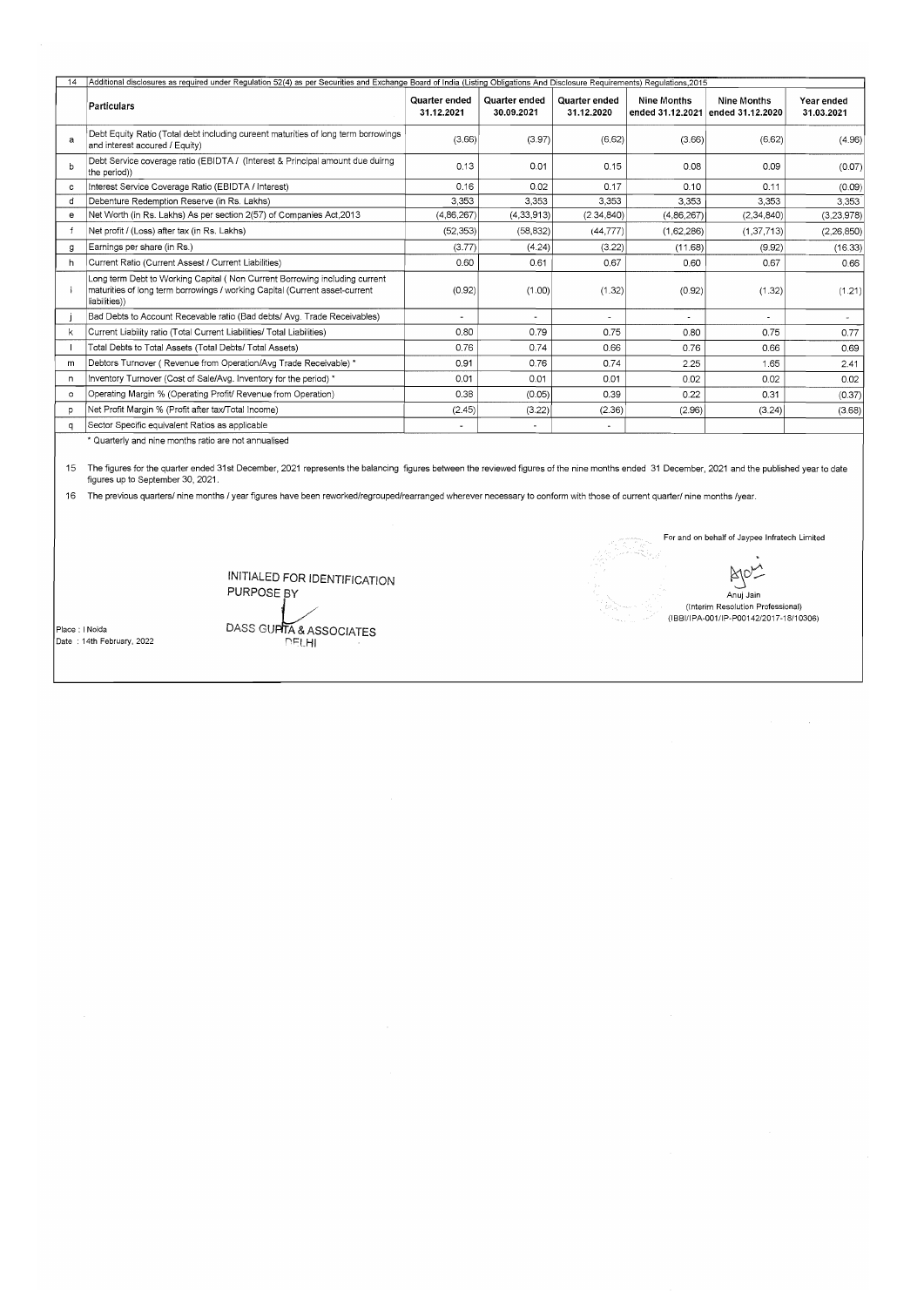# ------------------\_\_e. ..-------------------- DASS GUPTA & ASSOCIATES ------------------\_\_e. ..--------------------

B-4, Gulmohar Park New Delhi - 110049 admin@dassgupta.com Tel. No.:- 011-46111000

CHARTERED ACCOUNTANTS

Independent Auditor's Limited Review Report on the Unaudited Standalone Financial Results of JAYPEE INFRATECH LIMITED for the quarter and nine months ended on December 31, 2021 pursuant to the requirement of Regulation 33 and Regulation 52 of the Securities and Exchange Board of India (Listing Obligations and Disclosure Requirements) Regulations, 2015, as amended.

TO THE INTERIM RESOLUTION PROFESSIONAL, JAYPEE INFRATECH LIMITED, **NOIDA** 

- 1. We have reviewed the accompanying statement of Unaudited Standalone Financial Results of JAYPEE INFRATECH LIMITED ("the Company") for the quarter and nine months ended on  $31<sup>st</sup>$  December, 2021 together with the notes thereon (hereinafter referred to as "the Statement") being submitted by the Company pursuant to the requirement of Regulation 33 and Regulation 52 of the Securities and Exchange Board of India (Listing Obligations and Disclosure Requirements) Regulations, 2015 ('Listing Regulations') as amended.
- 2. The company has been undergoing Corporate Insolvency Resolution Process ("CIRP") in terms of the provisions of the Insolvency & Bankruptcy Code, 2016 ("IBC") vide order dated 09.08.2017 and 14.08.2018 passed by the Hon'ble National Company Law Tribunal ("NCLT") Allahabad read with order dated 09.08.2018 passed by the Hon'ble Supreme Court of India in Writ Petition (Civil) No. 744/2017 and order dated 06.11. 2019 passed by the Hon'ble Supreme Court of India in the matter of Jaiprakash Associates Ltd. & Anr. Ys. IDBI Bank Ltd. & Anr. As per Section 20 of the In solvency Code, management & operations of the Company were being managed by Interim Resolution Professional (IRP) Mr. Anuj Jain, on a Going Concern Basis.

Hon'ble Supreme Court of India vide its order dated 24.03.2021 has directed the IRP to complete the CIRP within the extended time of 45 days by inviting modified/fresh resolution plans from Suraksha Realty Limited along with Lakshdeep Investments and Finance Private Limited ("Suraksha Group") and NBCC Ltd (NBCC) only. Pursuant to the directions of Hon'ble Supreme Court of India, IRP invited fresh/modified Resolution Plan from Suraksha Group and NBCC who submitted their bids on 07.04.2021. Upon discussion of said resolution plans in CoC from time to time, both applicants have revised their bids. The Committee of Creditor ("CoC") a pproved the Resolution Plan submitted by Suraksha Group on 23.06.2021. Interim Resolution Professional filed the Resolution Plan of Suraksha Group with Hon ble

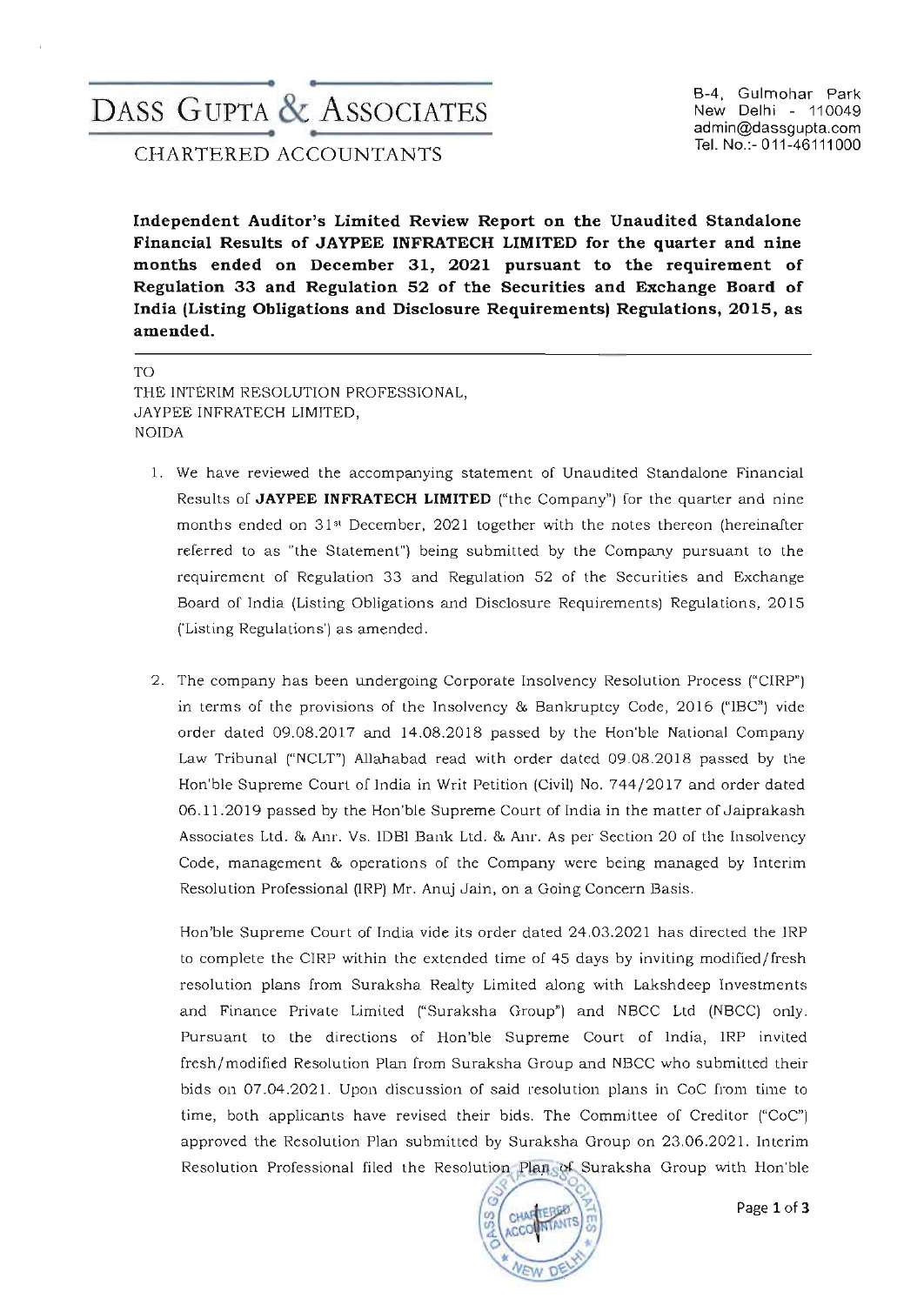National Company Law Tribunal (NCLT), New Delhi on 07.07.2021. At present, the matter is pending before Hon'ble NCLT Principal Bench Delhi for adjudication. Next date of hearing is 14.02.2022.

IRP is currently managing the operations of the company and financial results have **been prepared on going concern basis.** 

- **3. The Preparation of the Statement in accordance with the recognition and**  measurement principles laid down in Indian Accounting Standard 34, (Ind AS 34) "Interim Financial Reporting" prescribed under Section 133 of the Companies Act, 20 13 read with relevant Rules issued thereunder and other accounting principles generally accepted in India and in compliance with Regulation 33 of the Listing Regulations, is the responsibility of the Company's Management and has been reviewed and signed by the IRP. Our responsibility is to issue a report on the **statement based on our review.**
- **4. We conducted our review of the Statement in accordance with the Standard on Review**  Engagements (SRE) 2410 "Review of Interim Financial Information Performed by the Independent Auditor of the Entity", issu ed by the Institute of Chartered Accountants of India. This Standard requires that we plan and perform the review to obtain **moderate assurance as to whether the Statement is free of material misstatement. A review is limited primarily to inquiries of Company personnel and analytical**  procedures applied to financial data and thus provide less assurance than an audit. **We have not performed an audit and accordingly, we do not express an audit opinion.**

# 5. **Conclusion**

**Based on our review conducted and procedures performed as stated in paragraph 4**  above, nothing has come to our attention that causes us to believe that the **accompanying Statement prepared 111 accordance with the recognition and**  measurement principles laid down in the applicable Indian Accounting Standard ("Ind AS") specified under Section 133 of the Companies Act, 2013 as amended, read with **relevant Rules and other recognized accounting practices and policies thereon, has not disclosed the information required to be disclosed in terms of the Listing Regulations, including the manner in which it is to be disclosed, or that it contains**  any material misstatement.

# 6. **Material Uncertainty Related to Going Concern**

Note No. 2 & Note No. 9 to the accompanying statement of Unaudited Standalone Financial Results regarding the status of Corporate Insolvency Resolution Process of the Company under Insolvency and Bankruptcy Code, 2016 ('the Code') and related

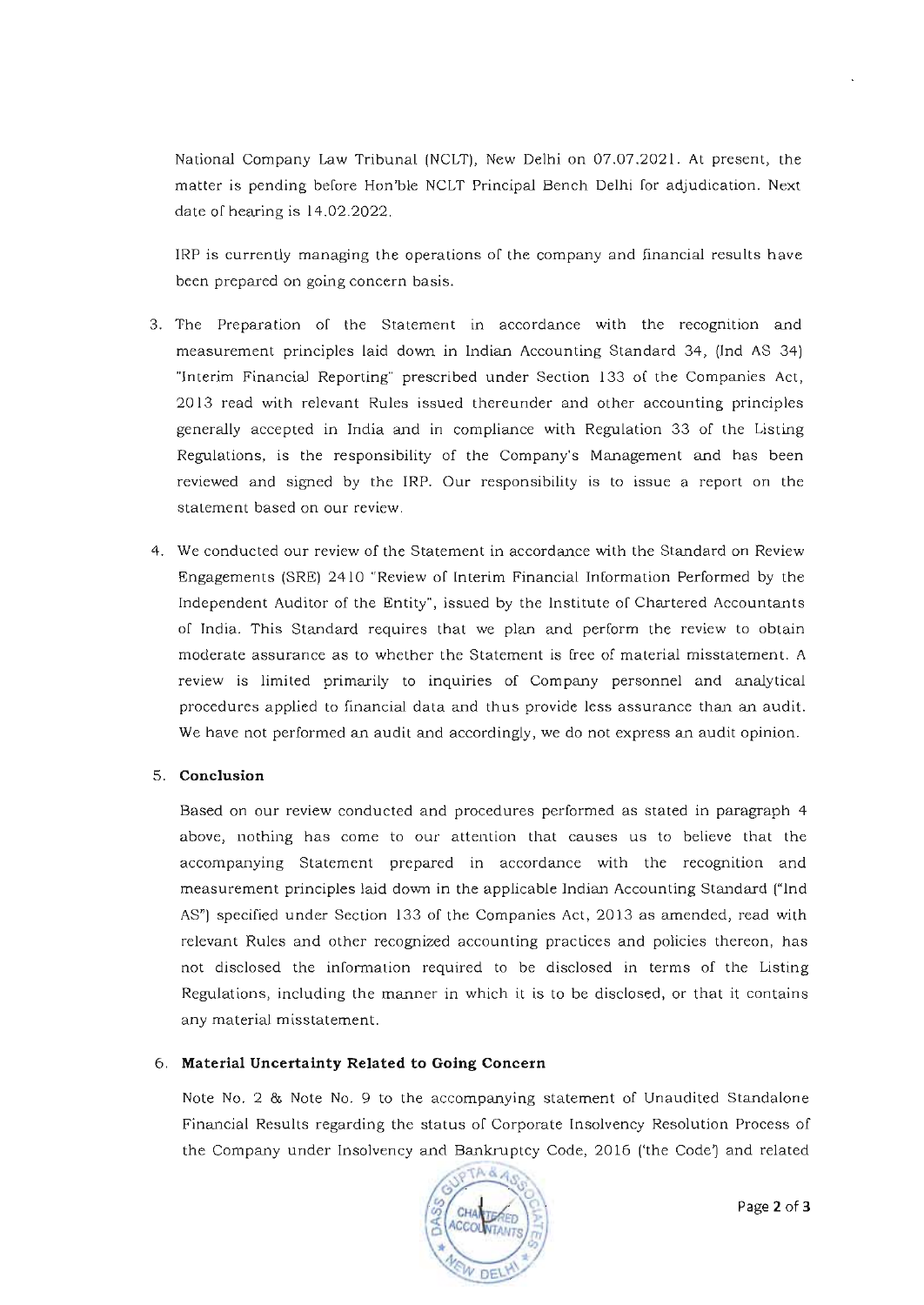**matters which also provides that resolution plan received from Suraksha Group has**  been approved by Committee of Creditors ("CoC") and objections were filed by various parties against approved resolution plan. The same is pending for adjudication with Hon'ble NCLT, Principal Bench, Delhi. Currently, operations of the company are **managed by Interim Resolution Professional. These events indicate that a material**  uncertainty exists that may cast significant doubt on the company's ability to **continue as a going concern. However, the financial results of the company have been prepared on a going concern basis based on future cash flows.** 

**Our conclusion on the Statement is not modified in respect of above matter.** 

#### 7. Emphasis of matter

**We draw attention to:** 

- $(i)$  Note No. 6 to the accompanying statement of Unaudited Standalone **Pinancial Results regarding disclosure of balance cost estimates based on independent consultants' report, which may vary based on the factors prevailing at the time of actual execution .**
- (ii) Note No. 12 to the accompanying statement of Unaudited Standalone Financial Results regarding pending execution of release deed of 424.19 acres of land earlier given as security to lenders for securing credit facilities availed by Jaiprakash Associates Limited.

**Our conclusion on the Statement is not modified in respect of above matters.** 

For Dass Gupta & Associates **Chartered Accountants** Firm Registration No. 000112N

ARTERED

(CA Pankaj Mangal) **Partner**  Membership No. 097890

Place: Noida Date: 14th February, 2022 UDlN: 22097890ACCTWM8232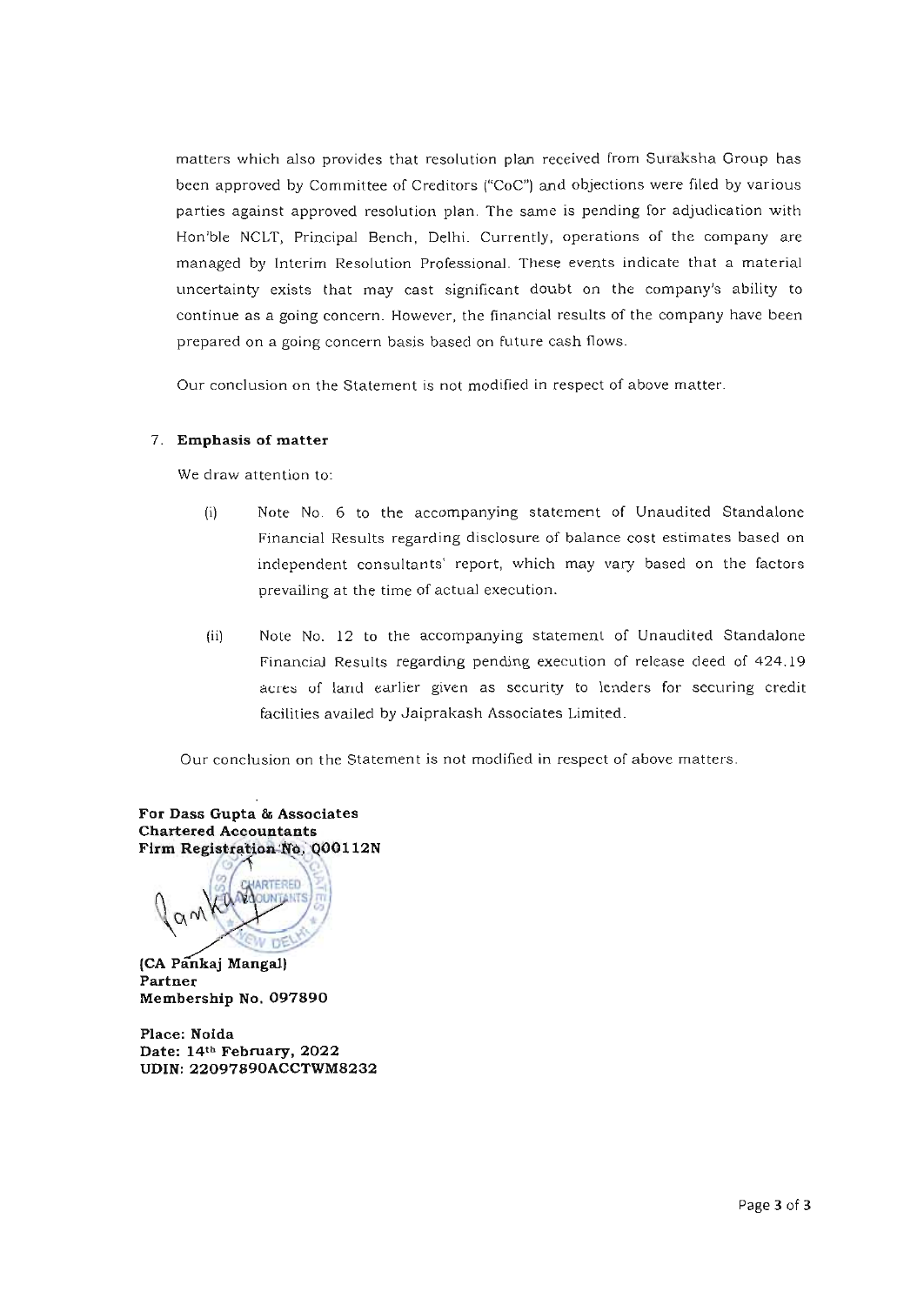# **--------------------.. ..-------------------** DASS GUPTA & ASSOCIATES **--------------------.. ..-------------------**

CHARTERED ACCOUNTANTS

B-4, Gulmohar Park New Delhi - 110049 admin@dassgupta.com Tel. No.:- 011-46111000

**Independent Auditor's Limited Review Report on the Unaudited Consolidated Financial Results of JAYPEE INFRATECH LIMITED for the quarter and nine months ended on December 31, 2021 pursuant to the requirement of Regulation 33 and Regulation 52 of the Securities and Exchange Board of India (Listing Obligations and Disclosure Requirements) Regulations, 2015, as amended.** 

TO THE INTERIM RESOLUTION PROFESSIONAL, JAYPEE INFRATECH LIMITED, NOIDA

- 1. We have reviewed the accompanying statement containing the Unaudited Consolidated Finan cial Results of **JAYPEE INFRATECH LIMITED** (hereinafter referred to as "the Parent") and its subsidiary (the Parent and its subsidiary together **referred to as "the Group"), for the quarter and nine months ended on 3 1st December,**  2021 together with the notes thereon (hereinafter referred to as "the Statement") being submitted by the Parent pursuant to the requirement of Regulation 33 and Regulation 52 of the Securities and Exchange Board of India (Listing Obligations and Disclosure Requirements) Regulations, 2015 ('Listing Regulations') as amended.
- 2. The parent has been undergoing Corporate Insolvency Resolution Process ("CIRP") in terms of the provisions of the Insolvency & Bankruptcy Code, 2016 ("IBC") vide order dated 09.08.2017 and 14.08.2018 passed by the Hon'ble National Company Law Tribunal ("NCLT") Allahabad read with order dated 09.08.2018 passed by the Hon'ble Supreme Court of India in Writ Petition (Civil) No. 744/2017 and order dated 06. 11.2019 passed by the Hon'ble Supreme Court of India in the matter of Jaiprakash Associates Ltd. & Anr. Vs. IDBI Bank Ltd. & Anr. As per Section 20 of the In solvency Code, management & operations of the Parent were being managed by Interim Resolution Professional (IRP) Mr. Anuj Jain, on a Going Concern Basis.

Hon'ble Supreme Court of India vide its order dated 24.03.2021 has directed the IRP to complete the CIRP within the extended time of 45 days by inviting modified/fresh resolution plans from Suraksha Realty Limited along with Lakshdeep Investments and Finance Private Limited ("Suraksha Group") and NBCC only. Pursuant to the directions of Hon'ble Supreme Court of India, lRP invited fresh/modified Resolution Plan from Suraksha Group and NBCC who submitted their bids on 07.04.2021. Upon **discussion of said resolution plans in CaC from time to time , both applicants have**  revised their bids. The Committee of Creditor ("CoC") a pproved the Resolution Plan submitted by Suraksha Group on 23.06.2021. Interim Resolution Professional filed the Resolution Plan of Suraksha Group with Hon'ble National Company Law Tribunal (NCLT), New Delhi on 07.07.2021. At present, the matter is pending before Hon'ble NCLT Principal Bench Delhi for adjudication. Next date of hearing is 14.02 .2022 .

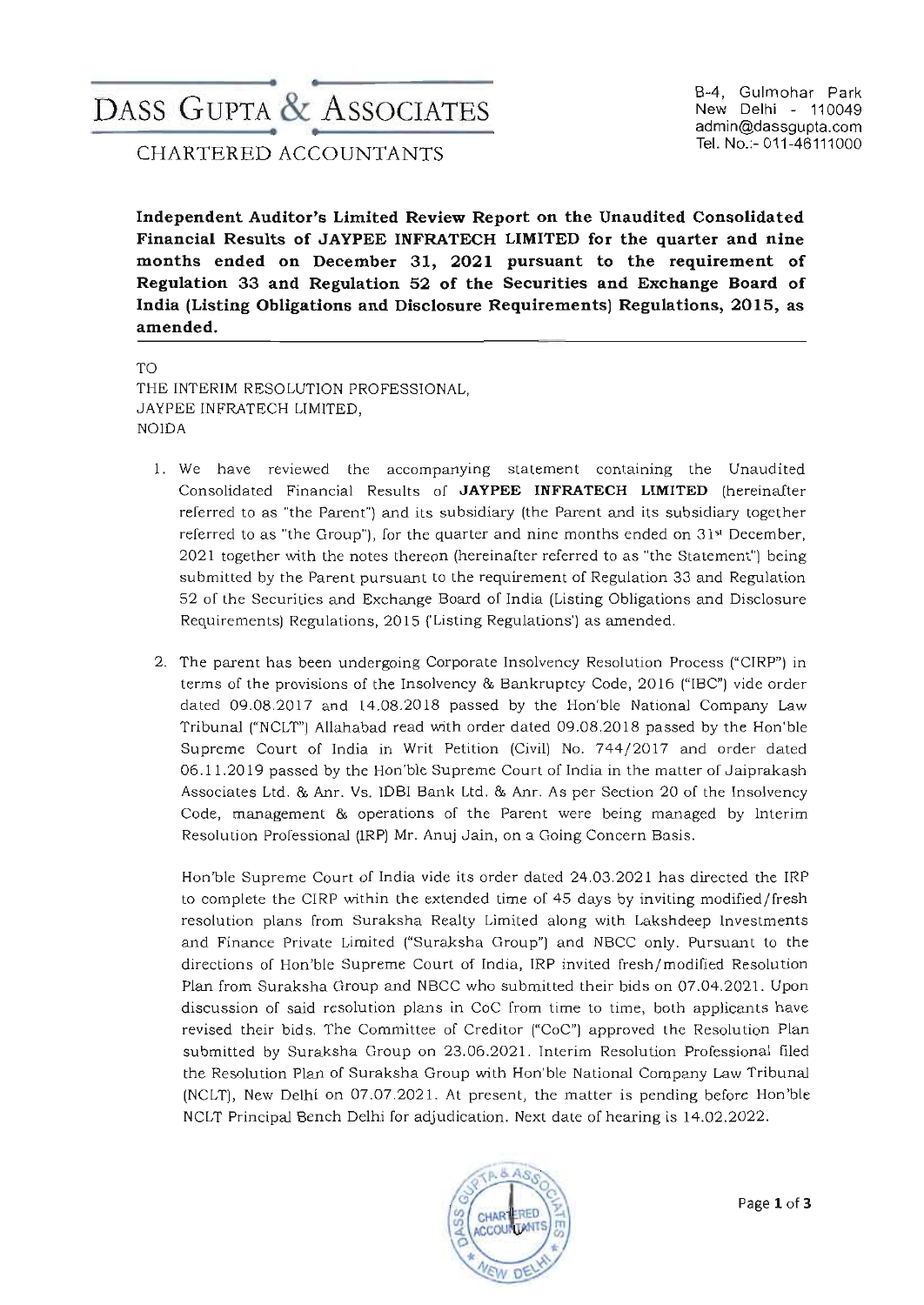**IRP is currently managing the operations of the parent and financial results have been prepared on going concern basis.** 

- **3. The Preparation of the Statement in accordance with the recognition and**  measurement principles laid down in Indian Accounting Standard 34, (lnd AS 34) "Interim Financial Reporting" prescribed under Section 133 of the Companies Act, 2013 read with relevant Rules issued thereunder and other accounting principles generally accepted in India and in compliance with Regulation 33 of the Listing Regulations, is the responsibility of the parent's Management and has been reviewed and signed by the IRP. Our responsibility is to issue a report on the statement based **on our review.**
- **4. We conducted our review in accordance with the Standard on Review Engagements**  (SRE) 2410 "Review of Interim Financial Information Performed by the Independent Auditor of the Entity", issued by the Institute of Chartered Accountants of India. This **Standard requires that we plan and perform the review to obtain moderate assurance as to whether the Statement is free of material misstatement. A review is limited**  primarily to inquiries of Company personnel and analytical procedures applied to **financial data and thus provide less assurance than an audit. We have not performed an audit and accordingly, we do not express an audit opinion.**

**We also performed procedures in accordance with the Circular issued by the**  Securities and Exchange Board of India under Regulations 33(8) of the Listing Regulations, as amended, to the extent applicable.

5. The accompanying statement includes the results of Jaypee Healthcare Limited (wholly owned subsidiary of the Parent).

# 6. **Conclusion**

**Based on our review conducted and procedures performed as stated in paragraph 4 above, nothing has come to our attention that causes us to believe that the**  accompanying Statement prepared in accordance with the recognition and **measurement principles laid down in the applicable Indian Accounting Standard (" Ind**  AS") specified under Section 133 of the Companies Act, 2013 as amended, read with **relevant Rules and other recognized accounting practices and policies thereon, has**  not disclosed the information required to be disclosed in terms of the Listing **Regulations, including the manner in which it is to be disclosed, or that it contains any material misstatement.** 

# 7. **Material Uncertainty Related to Going Concern**

(i) Note no. 2 & Note no. 9 to the accompanying statement of Unaudited Consolidated Financial Results regarding the status of Corporate Insolvency Resolution Process of the Parent under Insolvency and Bankruptcy Code, 2016 ('the Code') and related matters which also provides that resolution plan received from Suraksha Group has been a pproved by Committee of Creditors ("CoC") and objections were filed by various parties against approved resolution